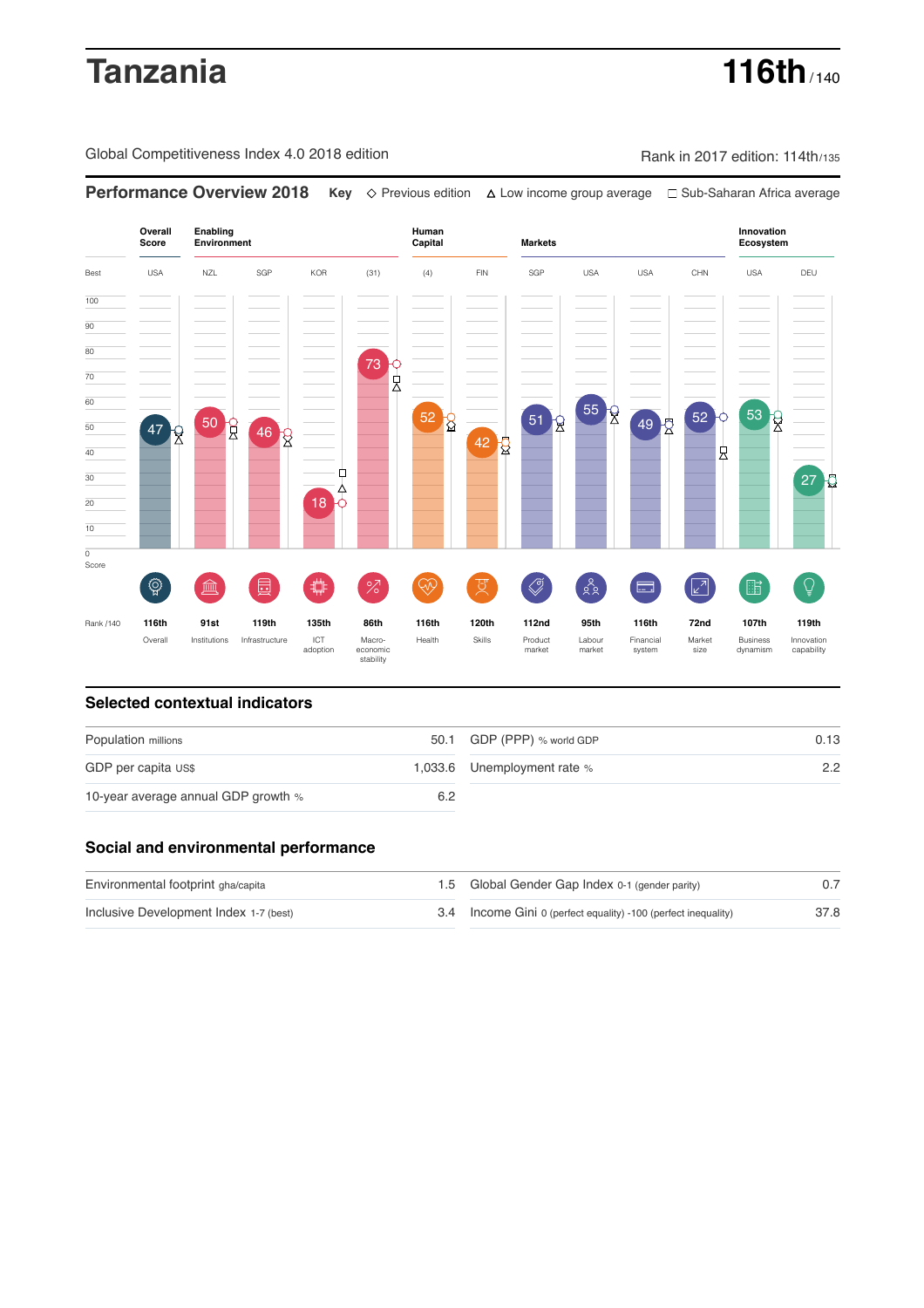# **Tanzania 116th**/140

| <b>Index Component</b>                                                   | Value    | Score *                | Rank/140 | <b>Best Performer</b>        |
|--------------------------------------------------------------------------|----------|------------------------|----------|------------------------------|
| 無<br>Pillar 1: Institutions 0-100 (best)                                 |          | $50.0 \text{ } \hat{}$ | 91       | <b>New Zealand</b>           |
| 1.01 Organized crime 1-7 (best)                                          | 4.6      | 59.2 $\sqrt{ }$        | 86       | Finland                      |
| 1.02 Homicide rate /100,000 pop.                                         | 7.0      | $78.1 =$               | 102      | Multiple (9)                 |
| 1.03 Terrorism incidence 0 (very high) -100 (no incidence)               | 99.1     | 99.1 ↑                 | 90       | Multiple (24)                |
| 1.04 Reliability of police services 1-7 (best)                           | 4.4      | 56.6 $\uparrow$        | 71       | Finland                      |
| 1.05 Social capital 0-100 (high)                                         | 46.2     | 46.2 ↓                 | 101      | Australia                    |
| 1.06 Budget transparency 0-100 (best)                                    | 57.7     | $57.7 =$               | 61       | Multiple (2)                 |
| 1.07 Judicial independence 1-7 (best)                                    | 3.7      | 44.9 ↓                 | 74       | Finland                      |
| 1.08 Efficiency of legal framework in challenging regulations 1-7 (best) | 3.4      | 40.8 $\sqrt{ }$        | 60       | Finland                      |
| 1.09 Freedom of the press 0-100 (worst)                                  | 30.7     | $69.4 =$               | 76       | Norway                       |
| 1.10 Burden of government regulation 1-7 (best)                          | 3.7      | 45.2 ↑                 | 49       | Singapore                    |
| 1.11 Efficiency of legal framework in settling disputes 1-7 (best)       | 4.1      | 52.0 $\sqrt{ }$        | 45       | Singapore                    |
| 1.12 E-Participation Index 0-1 (best)                                    | 0.62     | 61.8 $\uparrow$        | 88       | Multiple (3)                 |
| 1.13 Future orientation of government 1-7 (best)                         | 4.1      | $51.3$ ↑               | 45       | Singapore                    |
| 1.14 Incidence of corruption 0-100 (best)                                | 36.0     | 36.0 $\uparrow$        | 87       | New Zealand                  |
| 1.15 Property rights 1-7 (best)                                          | 4.2      | 52.9 $\uparrow$        | 78       | Finland                      |
| 1.16 Intellectual property protection 1-7 (best)                         | 3.9      | 47.8 ↑                 | 82       | Finland                      |
| 1.17 Quality of land administration 0-30 (best)                          | 7.5      | $25.0 =$               | 118      | Singapore                    |
| 1.18 Strength of auditing and reporting standards 1-7 (best)             | 4.1      | 51.0 $\uparrow$        | 106      | Finland                      |
| 1.19 Conflict of interest regulation 0-10 (best)                         | 5.3      | $53.0 =$               | 84       | Multiple (2)                 |
| 1.20 Shareholder governance 0-10 (best)                                  | 3.7      | $37.0 =$               | 112      | Kazakhstan                   |
| 曼                                                                        |          | 46.0 ↑                 | 119      | Singapore                    |
| Pillar 2: Infrastructure 0-100 (best)                                    | 54.8     | $54.8 =$               | 87       | <b>United States</b>         |
| 2.01 Road connectivity index 0-100 (best)                                | 3.7      | 45.6 ↑                 | 83       |                              |
| 2.02 Quality of roads 1-7 (best)                                         | 4.8      | $12.1 =$               | 71       | Singapore                    |
| 2.03 Railroad density km of roads/square km                              | 2.9      | $31.2$ ↑               | 81       | Multiple (20)<br>Switzerland |
| 2.04 Efficiency of train services 1-7 (best)                             |          |                        |          |                              |
| 2.05 Airport connectivity score                                          | 12,683.1 | 34.5 ↑                 | 90       | Multiple (8)                 |
| 2.06 Efficiency of air transport services 1-7 (best)                     | 3.9      | 47.8 ↑                 | 100      | Singapore                    |
| 2.07 Liner Shipping Connectivity Index 0-157.1 (best)                    | 12.3     | 12.3 $\uparrow$        | 77       | Multiple (4)                 |
| 2.08 Efficiency of seaport services 1-7 (best)                           | 3.8      | 46.3 $\sqrt{ }$        | 79       | Singapore                    |
| 2.09 Electrification rate % pop.                                         | 32.7     | 32.7 $\uparrow$        | 126      | Multiple (66)                |
| 2.10 Electric power transmission and distribution losses % output        | 17.6     | 85.8 ↓                 | 108      | Multiple (9)                 |
| 2.11 Exposure to unsafe drinking water % pop.                            | 36.2     | $65.1 =$               | 118      | Multiple (23)                |
| 2.12 Reliability of water supply 1-7 (best)                              | 3.5      | 41.9 ↑                 | 114      | Switzerland                  |
| Pillar 3: ICT adoption 0-100 (best)                                      |          | 18.3 $\uparrow$        | 135      | Korea, Rep.                  |
| 3.01 Mobile-cellular telephone subscriptions /100 pop.                   | 69.7     | 58.1 ↓                 | 128      | Multiple (68)                |
| 3.02 Mobile-broadband subscriptions /100 pop.                            | 8.7      | n/a                    | 137      | <b>United Arab Emirates</b>  |
| 3.03 Fixed-broadband Internet subscriptions /100 pop.                    | 3.2      | 6.4 $\downarrow$       | 97       | Switzerland                  |
| 3.04 Fibre Internet subscriptions /100 pop.                              | 0.0      | n/a                    | 114      | Korea, Rep.                  |
| 3.05 Internet users % pop.                                               | 13.0     | 13.0 $\uparrow$        | 129      | Iceland                      |
| <sup>%</sup> Pillar 4: Macroeconomic stability 0-100 (best)              |          | 73.0 ↓                 | 86       | Multiple (31)                |
| 4.01 Inflation annual % change                                           | 5.3      | $96.5$ ↑               | 99       | Multiple (74)                |
| 4.02 Debt dynamics 0-100 (best)                                          | 49.4     | 49.4 $\sqrt{ }$        | 83       | Multiple (36)                |
| Ğ,<br>Pillar 5: Health 0-100 (best)                                      |          | 51.7 $\uparrow$        | 116      | Multiple (4)                 |
| 5.01 Healthy life expectancy years                                       | 56.5     | 51.7 ↑                 | 115      | Multiple (4)                 |
| 섯<br>Pillar 6: Skills 0-100 (best)                                       |          | 41.5 ↑                 | 120      | <b>Finland</b>               |
| 6.01 Mean years of schooling Years                                       | 6.8      | $45.3 =$               | 106      | Finland                      |
| 6.02 Extent of staff training 1-7 (best)                                 | 3.6      | 43.7 ↑                 | 96       | Switzerland                  |
| 6.03 Quality of vocational training 1-7 (best)                           | 4.1      | $51.4$ ↑               | 65       | Switzerland                  |
| 6.04 Skillset of graduates 1-7 (best)                                    | 3.9      | 47.7 ተ                 | 84       | Switzerland                  |
| 6.05 Digital skills among population 1-7 (best)                          | 3.6      | 43.7 ↑                 | 105      | Sweden                       |
| 6.06 Ease of finding skilled employees 1-7 (best)                        | 4.0      | 50.4 $\uparrow$        | 76       | <b>United States</b>         |
| 6.07 School life expectancy Years                                        | 8.2      | $45.7 =$               | 138      | Multiple (9)                 |
| 6.08 Critical thinking in teaching 1-7 (best)                            | 3.3      | 37.9 个                 | 77       | <b>United States</b>         |
| 6.09 Pupil-to-teacher ratio in primary education Ratio                   | 43.1     | $17.3 =$               | 128      | Multiple (6)                 |